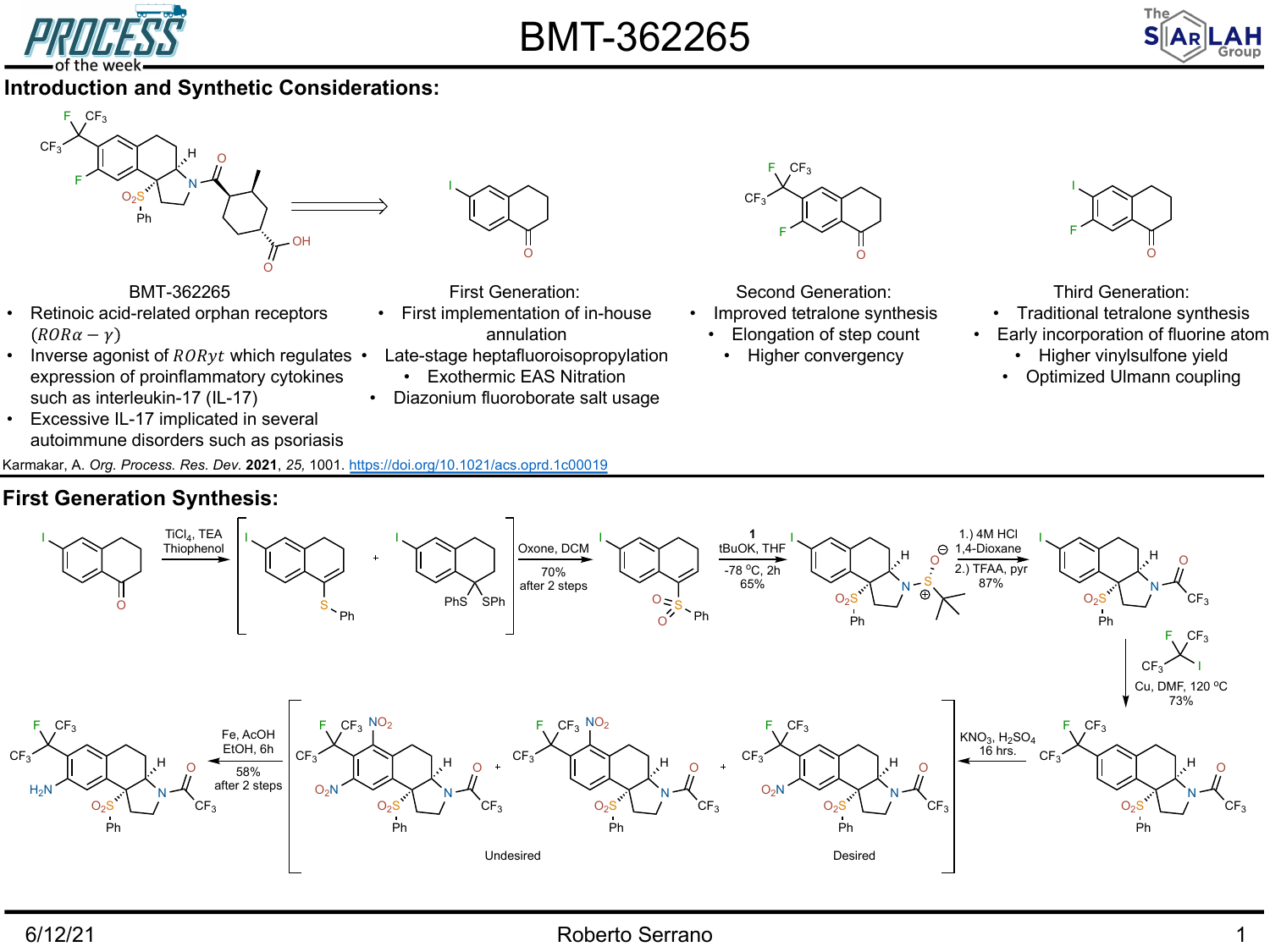

BAY1161116



#### **First Generation Synthesis: Complications**



#### 6/12/21 Roberto Serrano 2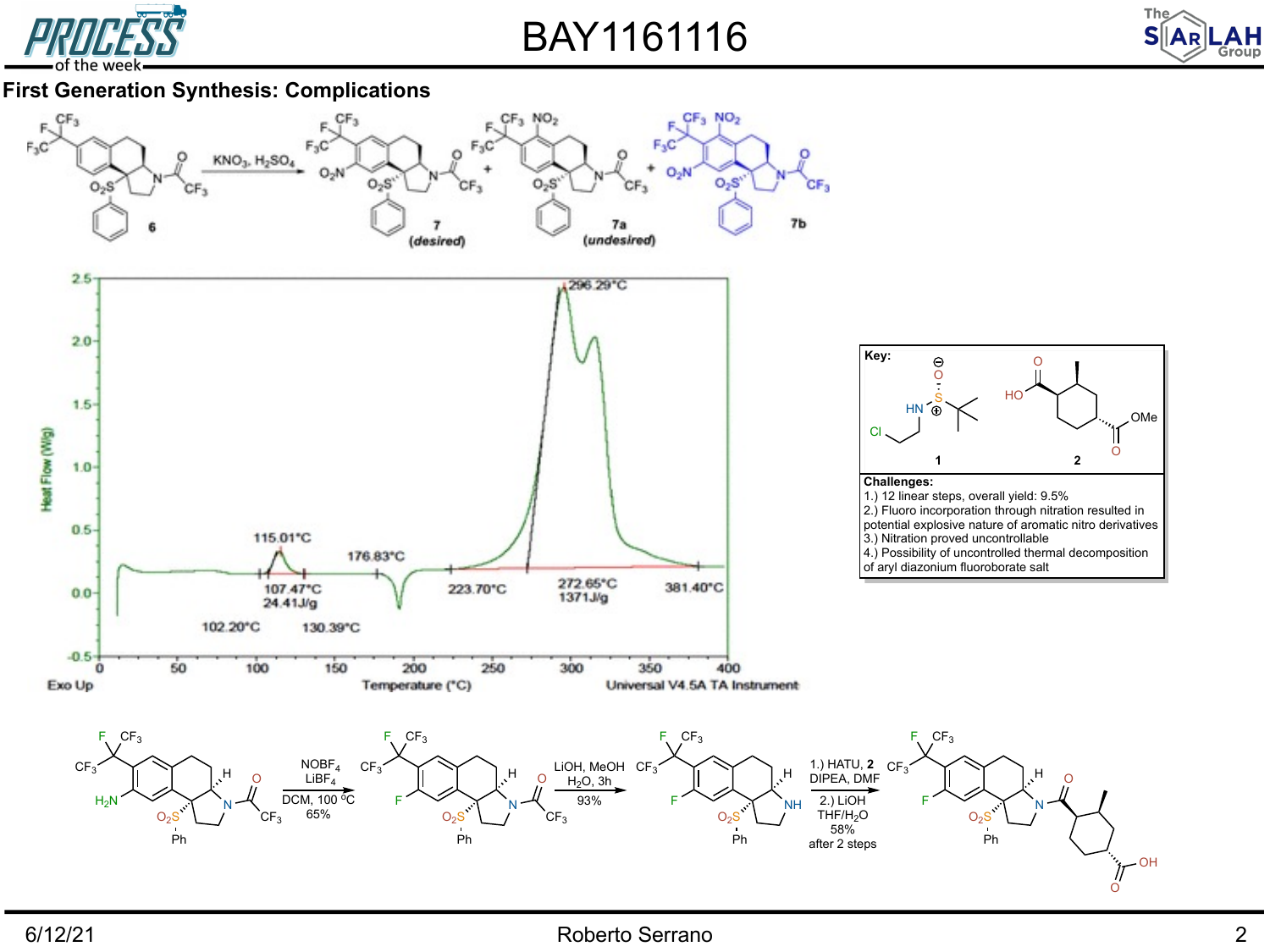

BAY1161116



## **Strategic Revision:**